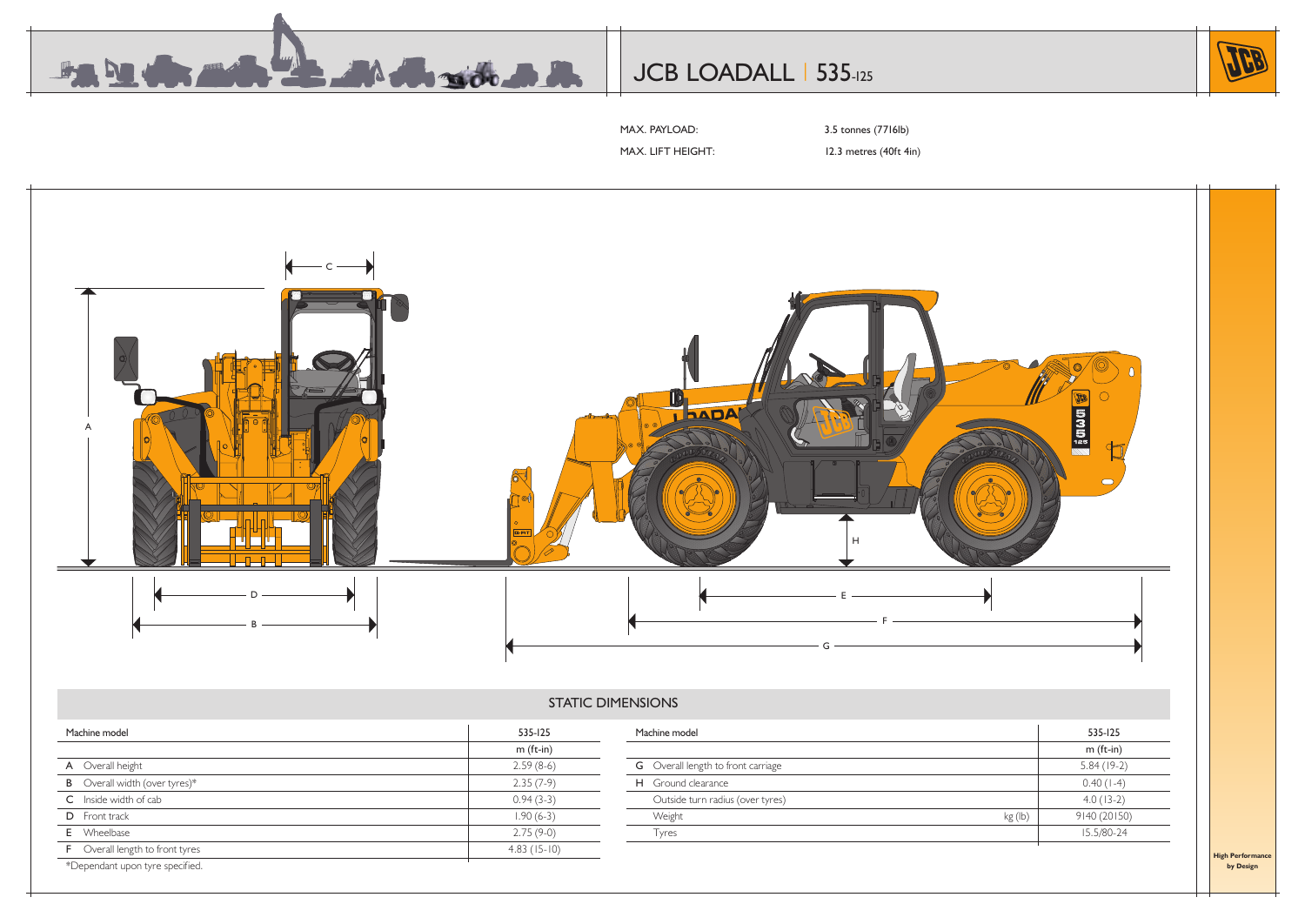

16

LIFT PERFORMANCE – STABILISERS EXTENDED LIFT PERFORMANCE – STABILISERS RETRACTED





## LIFT PERFORMANCE – STABILISERS EXTENDED

|                             | 4           |                          |                    |                                                          |                        |                |                                  |
|-----------------------------|-------------|--------------------------|--------------------|----------------------------------------------------------|------------------------|----------------|----------------------------------|
|                             |             |                          |                    |                                                          |                        |                |                                  |
|                             | 12          |                          |                    |                                                          | 690<br>60 <sup>o</sup> | i<br>52        | 6.0 <sub>m</sub>                 |
|                             |             |                          |                    |                                                          |                        |                | 5.0 <sub>m</sub>                 |
|                             | $\,10$      |                          |                    | 50°                                                      |                        |                | 4.0m                             |
| 3,500 kg -                  |             |                          |                    |                                                          |                        |                |                                  |
| 2,500 kg $\frac{ }{8}$      |             |                          | 40 <sup>o</sup>    |                                                          |                        |                | 3.0 <sub>m</sub>                 |
|                             |             |                          |                    |                                                          |                        |                | 2.0 <sub>m</sub>                 |
| 2,000 kg -                  |             |                          | 30 <sup>o</sup>    |                                                          |                        |                | 1.0 <sub>m</sub>                 |
| 1,500 kg $ 6$               |             |                          |                    |                                                          |                        |                | <b>EL.B</b><br>$\mathsf{N}$ 0.0m |
| 1,000 kg $\frac{1}{4}$      |             | $20^{\circ}$             |                    |                                                          |                        |                |                                  |
|                             |             |                          |                    |                                                          |                        |                |                                  |
| 500 kg $-$                  |             | 10 <sup>o</sup>          |                    |                                                          |                        |                |                                  |
| 250 kg $\frac{2}{\sqrt{2}}$ |             |                          |                    |                                                          |                        | 0.5m           |                                  |
| $100 kg -$                  |             | $0^{\circ}$              |                    |                                                          |                        |                |                                  |
|                             | $\mathbf 0$ | $40^{\circ}$             | Ê.                 |                                                          |                        |                |                                  |
|                             |             |                          |                    |                                                          |                        |                |                                  |
|                             | m           | $\overline{10}$          | $\overline{\bf 8}$ | $\boldsymbol{6}$                                         | $\overline{4}$         | $\overline{2}$ | $\mathbf 0$                      |
|                             |             | Chassis Levelling (Sway) |                    |                                                          |                        |                |                                  |
|                             |             |                          |                    | With stabilisers retracted (Sway angle $\pm 9^{\circ}$ ) |                        |                |                                  |

### LIFT PERFORMANCE – STABILISERS RETRACTED

| With Stabilisers Extended    |             |              |
|------------------------------|-------------|--------------|
| Maximum lift capacity        | kg (lb)     | 3500 (7716)  |
| Lift capacity to full height | kg (lb)     | 3200 (7055)  |
| Lift capacity at full reach  | kg (lb)     | 1200 (2646)  |
| Lift height                  | $m$ (ft-in) | $12.3(40-4)$ |
| Reach at maximum lift height | $m$ (ft-in) | $0.6(2-0)$   |
| Maximum forward reach        | $m$ (ft-in) | $8.0(26-3)$  |
| Reach with 1 tonne load      | $m$ (ft-in) | $8.0(26-3)$  |
| Placing Height               | $m$ (ft-in) | $11.5(37-8)$ |

Complies with FEM stability test 4.001R. Lift heights are with stabilisers fully extended.

| Maximum lift capacity        | kg (lb)     | 3500 (7716)  |
|------------------------------|-------------|--------------|
| Lift capacity to full height | kg (lb)     | 2500 (5512)  |
| Lift capacity at full reach  | kg (lb)     | 100(221)     |
| Lift height                  | $m$ (ft-in) | $12(39-4)$   |
| Reach at maximum lift height | $m$ (ft-in) | $1.44(4-9)$  |
| Maximum forward reach        | $m$ (ft-in) | $8.0(26-3)$  |
| Reach with I tonne load      | $m$ (ft-in) | $4.89(16-0)$ |
| Placing Height               | $m$ (ft-in) | $11.5(37-8)$ |

**High Performan by Design**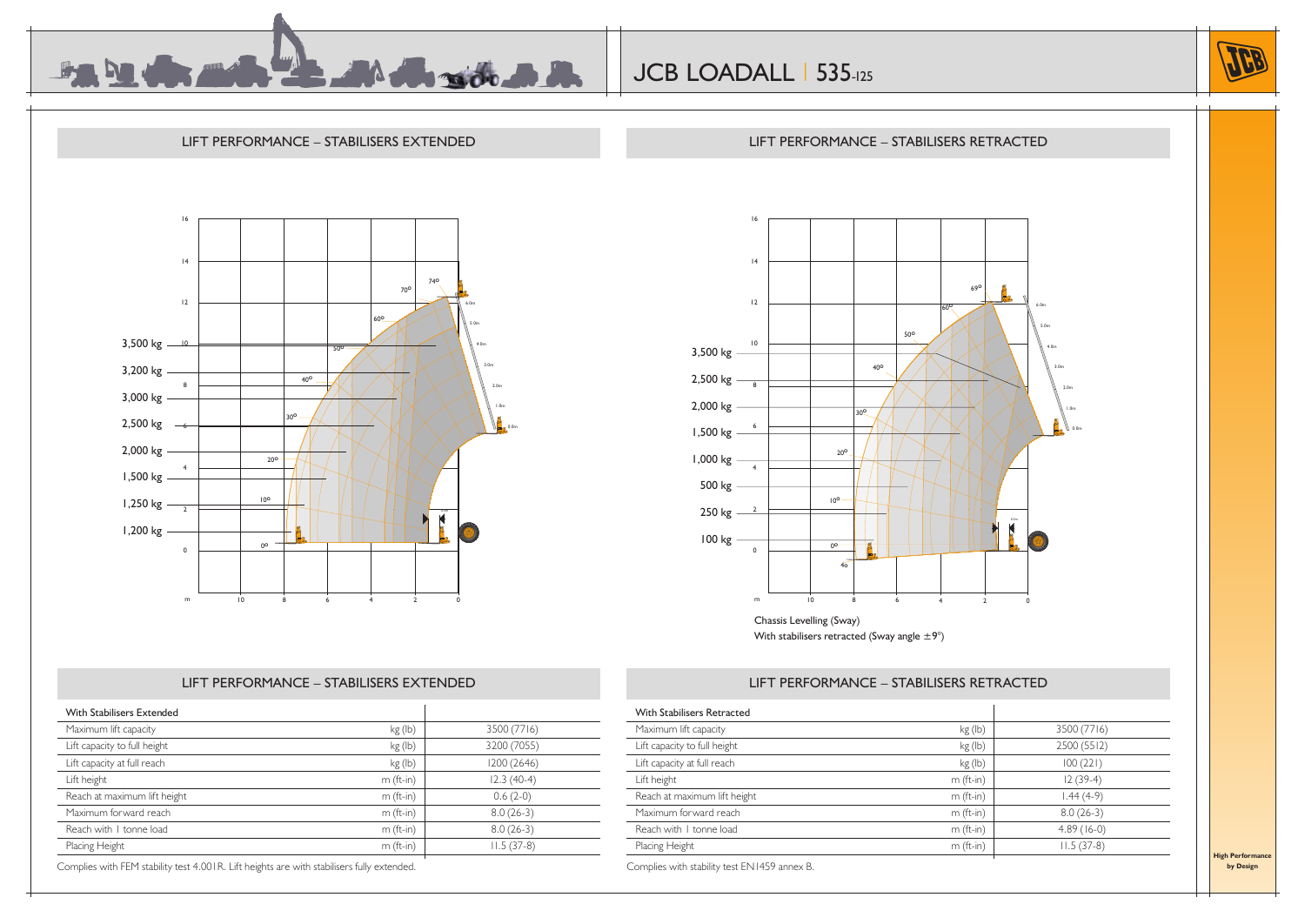#### ENGINE

 $\mathbf{A}$  . The radius  $\mathbf{B}$ 

Latest technology and advanced design provides low fuel consumption, reduced noise, high torque and power output, total reliability and minimal maintenance.

Two-stage, dry type air filter with primary and safety elements.

| Machine Model - 535-125 |              | Standard            | Option     | Option            |
|-------------------------|--------------|---------------------|------------|-------------------|
| Displacement            | Itr $(in^3)$ | 4.4(269)            | 4.4(269)   | 4.4(269)          |
| No. of cylinders        |              | 4                   | 4          | 4                 |
| Bore size               | $mm$ (in)    | 105(4.13)           | 105(4.13)  | 105(4.13)         |
| Stroke                  | $mm$ (in)    | 127(5)              | 127(5)     | 127(5)            |
| Aspiration              |              | Naturally aspirated | Turbo      | Turbo Intercooled |
| Power rating            |              |                     |            |                   |
| Power $@$ 2200rpm       | $kW$ (HP)    | 62.0(82.5)          | 74.5 (100) | 90.5(121)         |
| Torque rating           |              |                     |            |                   |
| Torque @ 1400rpm        | Nm (lbf ft)  | 308 (227)           | 415(306)   | 434 (320)         |
|                         |              |                     |            |                   |

#### **TRANSMISSION**

JCB powershift transmission incorporating torque converter, bevel box and a 4 speed powershift gearbox in one resiliently mounted unit.

A combined steering column mounted switch incorporating directional control and 4 forward and 4 reverse powershift gears. Travel speed 25kph (15.5mph).

Front and rear drive axles: JCB epicyclic hub reduction drive/steer axles with Max-Trac torque proportioning differentials. Permanent 4 wheel drive.

#### BRAKES

Service brakes: Servo-assisted-hydraulically activated, self-adjusting, oil-immersed multi-disc type on front and rear axle. Parking brake: Hand operated disc brake on output of gearbox.

#### BOOM AND CARRIAGE

Boom is manufactured from high tensile steel.

Low maintenance, hard wearing pads.

JCB Q-fit self-levelling carriage with lever operated pin locking accepts pallet forks and a wide range of attachments. One boom end auxiliary hydraulic service fitted as standard.

#### SAFETY CHECK VALVES

Fitted to carriage tilt, telescopic and boom lift rams.

#### SERVICE CAPACITIES

| Fuel tank      | litres (UK gal) | (27.5)     |
|----------------|-----------------|------------|
| Hydraulic tank | litres (UK gal) | 131 (28.2) |
| Coolant        | litres (UK gal) | 23 (5.1    |
|                |                 |            |

#### **HYDRAULICS**

Two stage gear pump with suction strainer and filter.

| Operating system pressure | bar (psi) | 241 (3500) |
|---------------------------|-----------|------------|
| Pump flow                 | Itrs/min  | 110        |
| Hydraulic Cycle Times     |           | Seconds    |
| Boom raise                |           | 9.9        |
| Boom lower                |           | 7.6        |
| Extend                    |           | 13.0       |
| Retract                   |           | 13.7       |
| Bucket dump               |           | 2.2        |
| Bucket crowd              |           | 2.9        |
|                           |           |            |

#### **ELECTRICS**

12 v negative earth. 92 AH battery. 65 amp alternator. Full road lighting. Reversing light. Direction indicators. Hazard warning. Reverse alarm.

#### CAB

Quiet safe and comfortable cab conforms to ROPS ISO 3471 and FOPS ISO 3449. Tinted glass all round. Laminated roof screen. Roof bars, front, rear and roof screen wash/wipe and heater/screen demister. Opening rear window. Audio-visual warning system for coolant temperature, engine oil pressure, air cleaner, battery charge, transmission oil temperature and pressure. Hourmeter and road speed indicator. Engine temperature, fuel gauge and inclinometer.

Mechanical joystick, direct acting hydraulic control levers. Adjustable steer column with stalk bar powershift change and forward reverse shuttle. Throttle and brake pedal. Adjustable deluxe seat with adjacent park brake fitted.

Automatic eye level audio-visual load moment indicator warning system receiving a signal from a load sensor on the rear axle.

This system continuously monitors the machine's forward stability and leaves the operator in control at all times.

Optional indicator lamp to show when the stabilisers are on firm ground.

Safety canopy as above but with side glass and roof glass only (screen wiper and heater/screen demister not applicable).

#### **STEERING**

#### Hydrostatic power steering.

Three steer mode options: front wheel steer; all wheel steer; crab steer: operated from in the cab by a selection switch, or with automatic alignment.

#### OPTIONS AND ACCESSORIES

Options: Front and rear working lights, rotating flashing beacon, fire extinguisher, radial industrial tyres, electrical 2/4WD select, limited slip differential in front axle, windscreen and roof guard, air suspension seat, deluxe cab trim, no smoking pack, roof and front screen blind, radio kit, heavy duty battery, air conditioning, clearview carriage, sideshift. Attachments: Contact your local dealer for details of the comprehensive range.



**High Perform by Design**